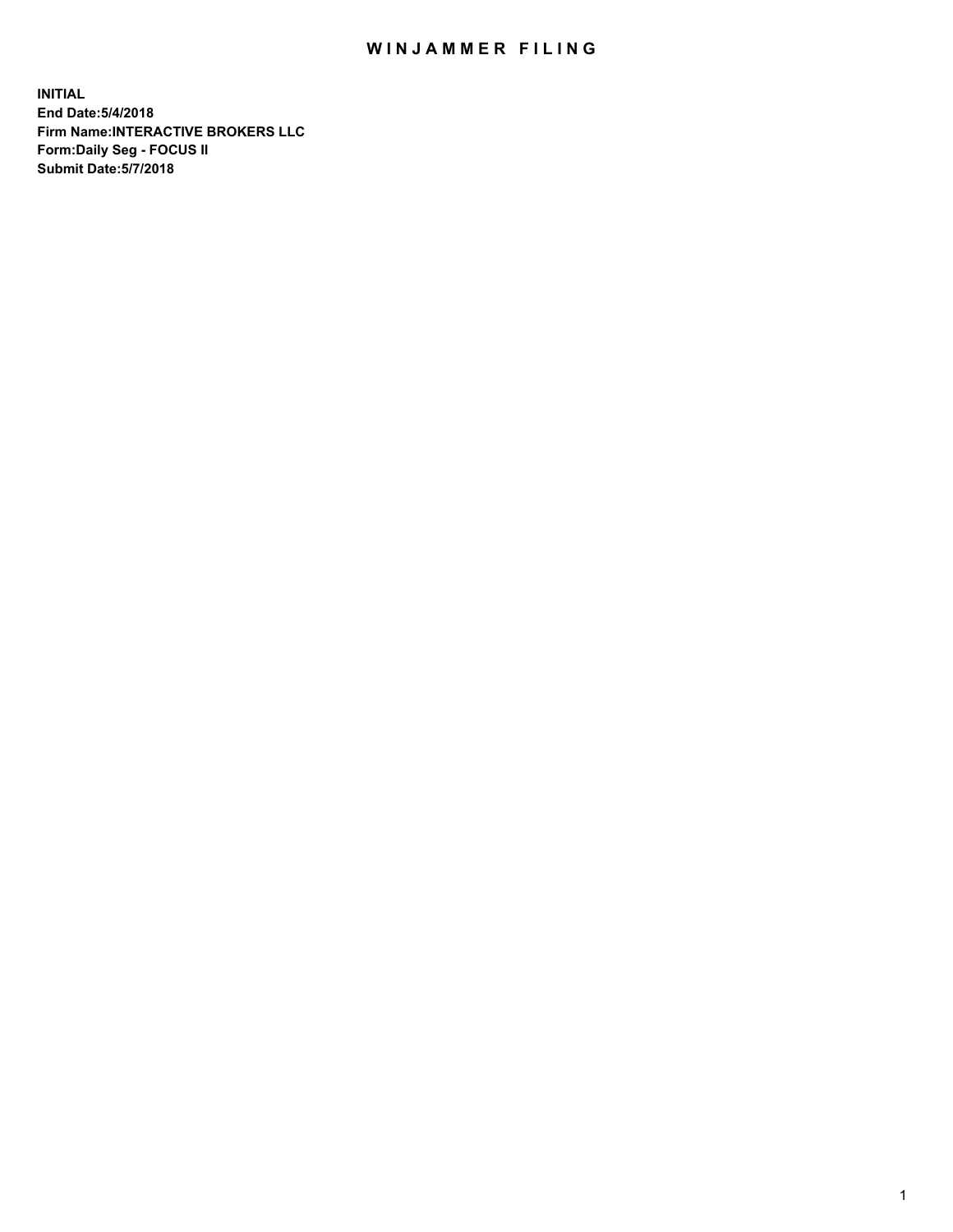## **INITIAL End Date:5/4/2018 Firm Name:INTERACTIVE BROKERS LLC Form:Daily Seg - FOCUS II Submit Date:5/7/2018 Daily Segregation - Cover Page**

| Name of Company<br><b>Contact Name</b><br><b>Contact Phone Number</b><br><b>Contact Email Address</b>                                                                                                                                                                                                                          | <b>INTERACTIVE BROKERS LLC</b><br><b>James Menicucci</b><br>203-618-8085<br>jmenicucci@interactivebrokers.c<br>om |
|--------------------------------------------------------------------------------------------------------------------------------------------------------------------------------------------------------------------------------------------------------------------------------------------------------------------------------|-------------------------------------------------------------------------------------------------------------------|
| FCM's Customer Segregated Funds Residual Interest Target (choose one):<br>a. Minimum dollar amount: ; or<br>b. Minimum percentage of customer segregated funds required:% ; or<br>c. Dollar amount range between: and; or<br>d. Percentage range of customer segregated funds required between:% and%.                         | $\overline{\mathbf{0}}$<br>0<br>155,000,000 245,000,000<br>0 <sub>0</sub>                                         |
| FCM's Customer Secured Amount Funds Residual Interest Target (choose one):<br>a. Minimum dollar amount: ; or<br>b. Minimum percentage of customer secured funds required:%; or<br>c. Dollar amount range between: and; or<br>d. Percentage range of customer secured funds required between: % and %.                          | $\overline{\mathbf{0}}$<br>$\overline{\mathbf{0}}$<br>80,000,000 120,000,000<br>00                                |
| FCM's Cleared Swaps Customer Collateral Residual Interest Target (choose one):<br>a. Minimum dollar amount: ; or<br>b. Minimum percentage of cleared swaps customer collateral required:% ; or<br>c. Dollar amount range between: and; or<br>d. Percentage range of cleared swaps customer collateral required between:% and%. | $\overline{\mathbf{0}}$<br>$\overline{\mathbf{0}}$<br>0 <sub>0</sub><br>0 <sub>0</sub>                            |

Attach supporting documents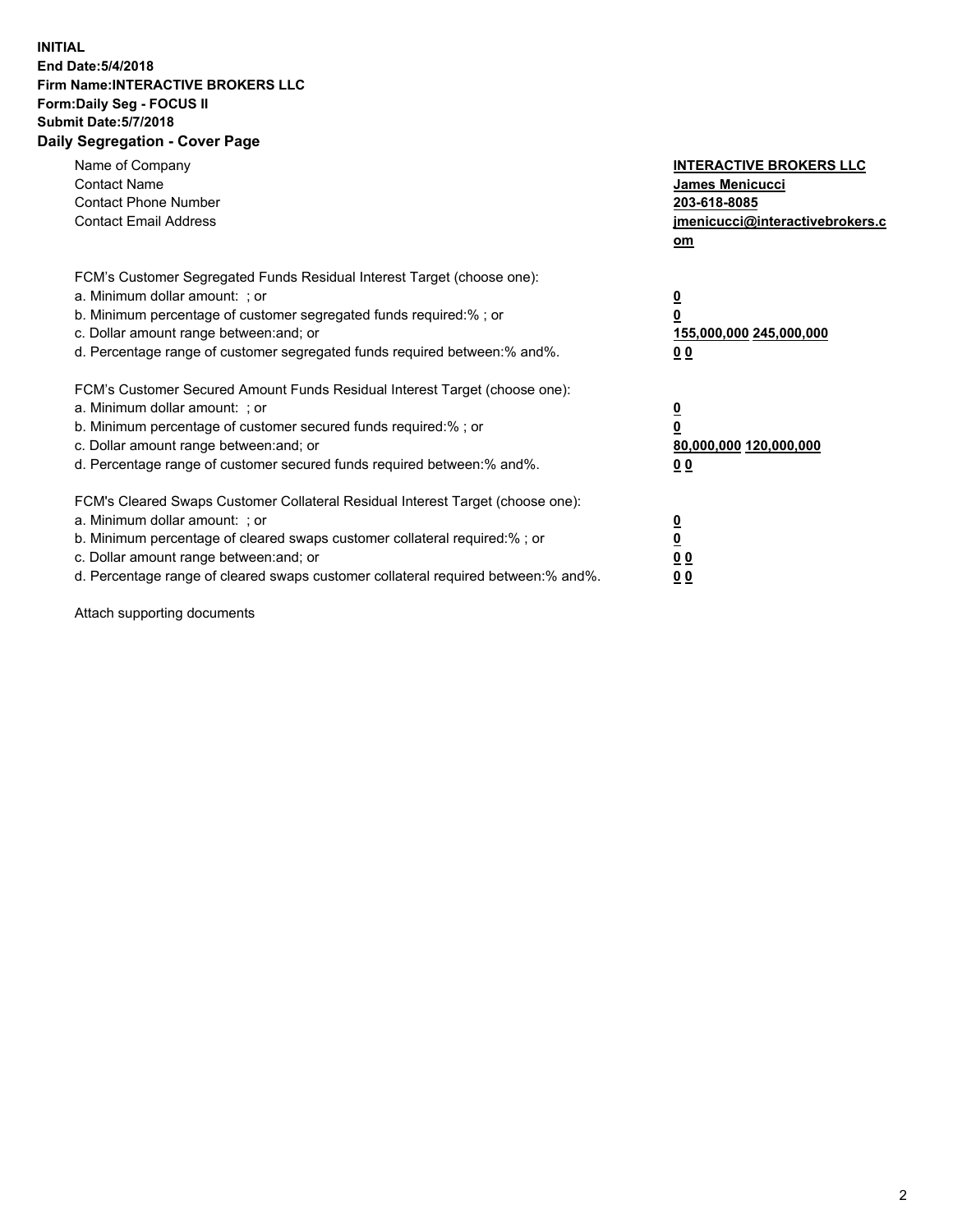## **INITIAL End Date:5/4/2018 Firm Name:INTERACTIVE BROKERS LLC Form:Daily Seg - FOCUS II Submit Date:5/7/2018 Daily Segregation - Secured Amounts**

|     | Foreign Futures and Foreign Options Secured Amounts                                                                                                               |                                  |
|-----|-------------------------------------------------------------------------------------------------------------------------------------------------------------------|----------------------------------|
|     | Amount required to be set aside pursuant to law, rule or regulation of a foreign                                                                                  | $0$ [7305]                       |
|     | government or a rule of a self-regulatory organization authorized thereunder                                                                                      |                                  |
| 1.  | Net ledger balance - Foreign Futures and Foreign Option Trading - All Customers                                                                                   |                                  |
|     | A. Cash                                                                                                                                                           | 442,693,111 [7315]               |
|     | B. Securities (at market)                                                                                                                                         | $0$ [7317]                       |
| 2.  | Net unrealized profit (loss) in open futures contracts traded on a foreign board of trade                                                                         | -8,268,405 [7325]                |
| 3.  | Exchange traded options                                                                                                                                           |                                  |
|     | a. Market value of open option contracts purchased on a foreign board of trade                                                                                    | 286,397 [7335]                   |
|     | b. Market value of open contracts granted (sold) on a foreign board of trade                                                                                      | -50,764 [7337]                   |
| 4.  | Net equity (deficit) (add lines 1. 2. and 3.)                                                                                                                     | 434,660,339 [7345]               |
| 5.  | Account liquidating to a deficit and account with a debit balances - gross amount                                                                                 | 2,566 [7351]                     |
|     | Less: amount offset by customer owned securities                                                                                                                  | 0 [7352] 2,566 [7354]            |
| 6.  | Amount required to be set aside as the secured amount - Net Liquidating Equity                                                                                    | 434,662,905 [7355]               |
|     | Method (add lines 4 and 5)                                                                                                                                        |                                  |
| 7.  | Greater of amount required to be set aside pursuant to foreign jurisdiction (above) or line                                                                       | 434,662,905 [7360]               |
|     | 6.                                                                                                                                                                |                                  |
|     | FUNDS DEPOSITED IN SEPARATE REGULATION 30.7 ACCOUNTS                                                                                                              |                                  |
| 1.  | Cash in banks                                                                                                                                                     |                                  |
|     | A. Banks located in the United States                                                                                                                             | 86,623,898 [7500]                |
|     | B. Other banks qualified under Regulation 30.7                                                                                                                    | 0 [7520] 86,623,898 [7530]       |
| 2.  | Securities                                                                                                                                                        |                                  |
|     | A. In safekeeping with banks located in the United States                                                                                                         | 371,369,560 [7540]               |
|     | B. In safekeeping with other banks qualified under Regulation 30.7                                                                                                | 0 [7560] 371,369,560 [7570]      |
| 3.  | Equities with registered futures commission merchants                                                                                                             |                                  |
|     | A. Cash                                                                                                                                                           | $0$ [7580]                       |
|     | <b>B.</b> Securities                                                                                                                                              | $0$ [7590]                       |
|     | C. Unrealized gain (loss) on open futures contracts                                                                                                               | $0$ [7600]                       |
|     | D. Value of long option contracts                                                                                                                                 | $0$ [7610]                       |
|     | E. Value of short option contracts                                                                                                                                | 0 [7615] 0 [7620]                |
| 4.  | Amounts held by clearing organizations of foreign boards of trade                                                                                                 |                                  |
|     | A. Cash                                                                                                                                                           | $0$ [7640]                       |
|     | <b>B.</b> Securities                                                                                                                                              | $0$ [7650]                       |
|     | C. Amount due to (from) clearing organization - daily variation                                                                                                   | $0$ [7660]                       |
|     | D. Value of long option contracts                                                                                                                                 | $0$ [7670]                       |
|     | E. Value of short option contracts                                                                                                                                | 0 [7675] 0 [7680]                |
| 5.  | Amounts held by members of foreign boards of trade                                                                                                                |                                  |
|     | A. Cash                                                                                                                                                           | 105,133,941 [7700]               |
|     | <b>B.</b> Securities                                                                                                                                              | $0$ [7710]                       |
|     | C. Unrealized gain (loss) on open futures contracts                                                                                                               | -8,208,897 [7720]                |
|     | D. Value of long option contracts                                                                                                                                 | 286,397 [7730]                   |
|     | E. Value of short option contracts                                                                                                                                | -50,764 [7735] 97,160,677 [7740] |
| 6.  | Amounts with other depositories designated by a foreign board of trade                                                                                            | $0$ [7760]                       |
| 7.  | Segregated funds on hand                                                                                                                                          | $0$ [7765]                       |
| 8.  | Total funds in separate section 30.7 accounts                                                                                                                     |                                  |
| 9.  | Excess (deficiency) Set Aside for Secured Amount (subtract line 7 Secured Statement                                                                               | 555,154,135 [7770]               |
|     |                                                                                                                                                                   | 120,491,230 [7380]               |
| 10. | Page 1 from Line 8)                                                                                                                                               |                                  |
| 11. | Management Target Amount for Excess funds in separate section 30.7 accounts<br>Excess (deficiency) funds in separate 30.7 accounts over (under) Management Target | 80,000,000 [7780]                |
|     |                                                                                                                                                                   | 40,491,230 [7785]                |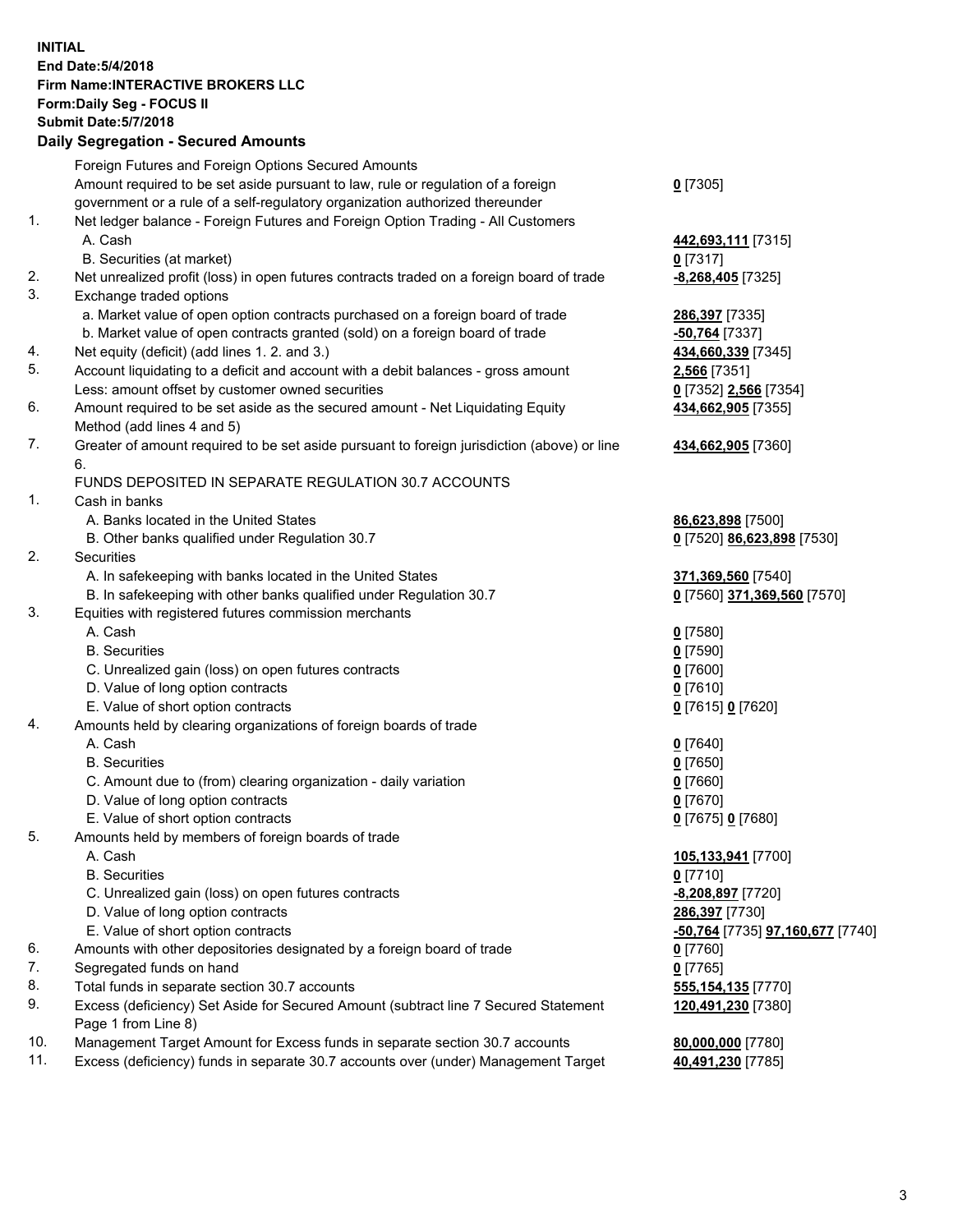**INITIAL End Date:5/4/2018 Firm Name:INTERACTIVE BROKERS LLC Form:Daily Seg - FOCUS II Submit Date:5/7/2018 Daily Segregation - Segregation Statement** SEGREGATION REQUIREMENTS(Section 4d(2) of the CEAct) 1. Net ledger balance A. Cash **4,064,952,643** [7010] B. Securities (at market) **0** [7020] 2. Net unrealized profit (loss) in open futures contracts traded on a contract market **49,074,846** [7030] 3. Exchange traded options A. Add market value of open option contracts purchased on a contract market **160,243,001** [7032] B. Deduct market value of open option contracts granted (sold) on a contract market **-178,857,774** [7033] 4. Net equity (deficit) (add lines 1, 2 and 3) **4,095,412,716** [7040] 5. Accounts liquidating to a deficit and accounts with debit balances - gross amount **156,756** [7045] Less: amount offset by customer securities **0** [7047] **156,756** [7050] 6. Amount required to be segregated (add lines 4 and 5) **4,095,569,472** [7060] FUNDS IN SEGREGATED ACCOUNTS 7. Deposited in segregated funds bank accounts A. Cash **642,028,533** [7070] B. Securities representing investments of customers' funds (at market) **2,566,528,051** [7080] C. Securities held for particular customers or option customers in lieu of cash (at market) **0** [7090] 8. Margins on deposit with derivatives clearing organizations of contract markets A. Cash **20,260,397** [7100] B. Securities representing investments of customers' funds (at market) **1,090,333,466** [7110] C. Securities held for particular customers or option customers in lieu of cash (at market) **0** [7120] 9. Net settlement from (to) derivatives clearing organizations of contract markets **2,782,375** [7130] 10. Exchange traded options A. Value of open long option contracts **160,150,281** [7132] B. Value of open short option contracts **-178,763,715** [7133] 11. Net equities with other FCMs A. Net liquidating equity **0** [7140] B. Securities representing investments of customers' funds (at market) **0** [7160] C. Securities held for particular customers or option customers in lieu of cash (at market) **0** [7170] 12. Segregated funds on hand **0** [7150] 13. Total amount in segregation (add lines 7 through 12) **4,303,319,388** [7180] 14. Excess (deficiency) funds in segregation (subtract line 6 from line 13) **207,749,916** [7190] 15. Management Target Amount for Excess funds in segregation **155,000,000** [7194] 16. Excess (deficiency) funds in segregation over (under) Management Target Amount **52,749,916** [7198]

Excess